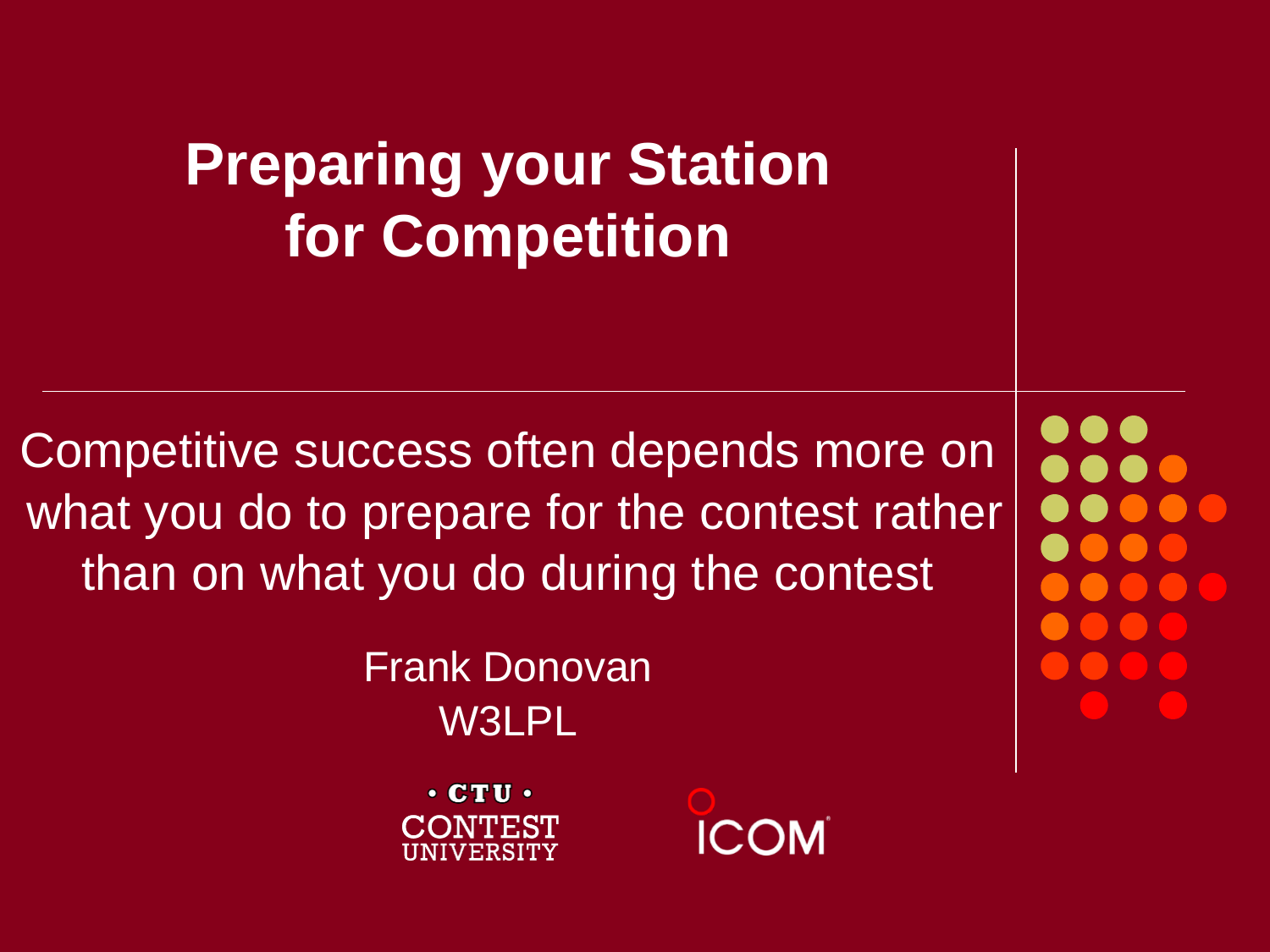## **Necessary First Steps in Identifying Candidate Station Improvements**

- Identify realistic time phased personal contest goals for selected contests, entry categories and competition region
	- ⚫ first place regional, national or world winner, or
	- ⚫ consistently placing in the top three, or
	- ⚫ consistently placing in the top ten, or
	- ⚫ successfully competing with selected peers
- ⚫ Identify the realistic constraints that limit your station improvements
	- ⚫ desired time frame for achieving your contest goals
	- ⚫ amount of available time to implement station improvements
	- ⚫ available physical space for more antennas and station equipment
	- ⚫ annual funds available to support your improvements
	- ⚫ Achieve a balance between your goals and constraints

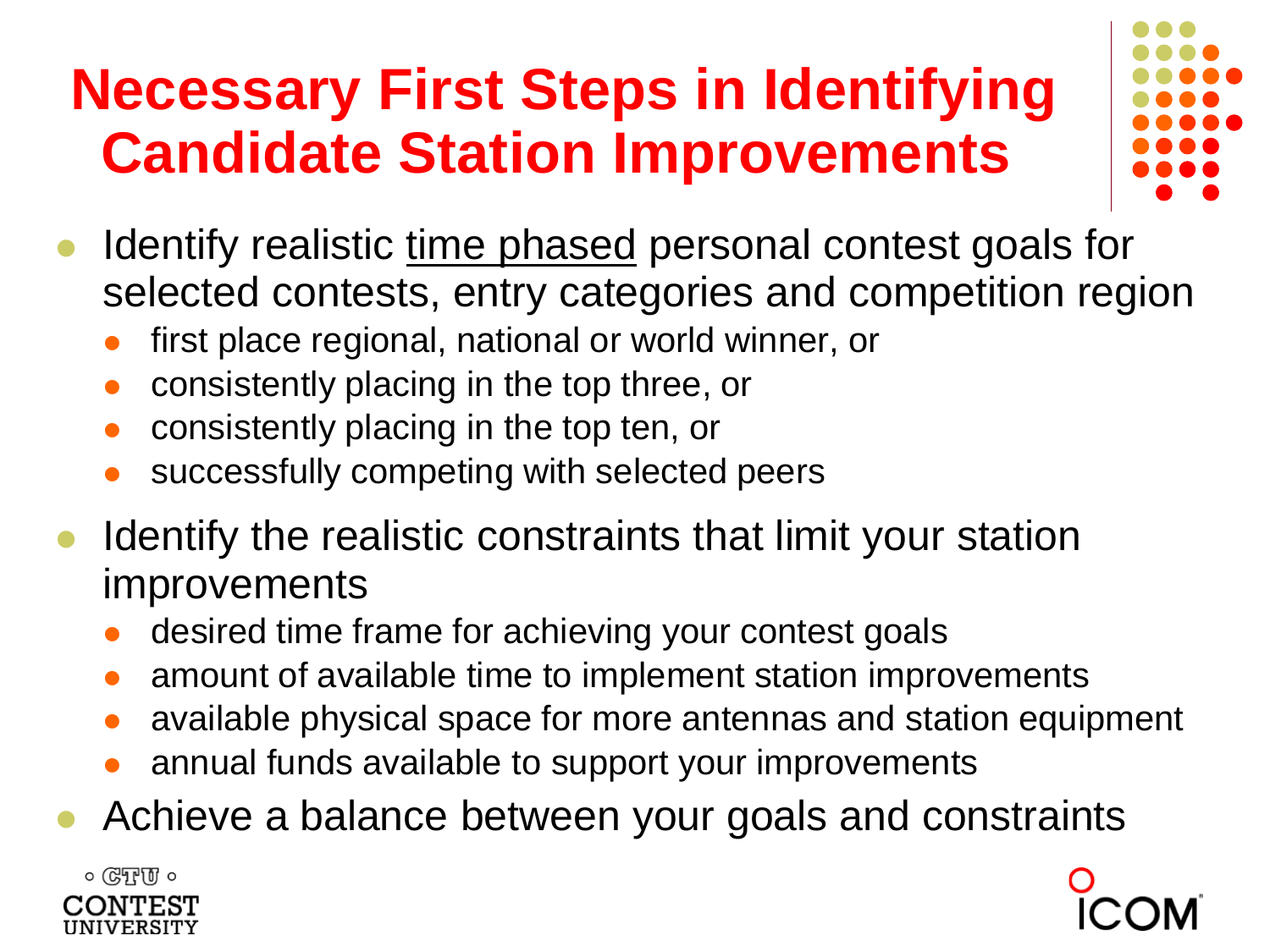### **Well Before the Contest Evaluate Your Station's Strengths and Weaknesses Compared to Your Peer Competitors**

- ⚫ Identify your station's strengths and weaknesses and evaluate your peer competitor's strengths and weaknesses
	- ⚫ transmitting and receiving antennas, feedlines and antenna switching
	- transceiver performance -- focusing on receiver performance
	- ⚫ amplifier output power and reliability
	- ⚫ audio and CW keying quality
	- ⚫ computers, software and their internal and external networks
	- ⚫ all aspects of your station environment that limit operator performance
	- ⚫ external and inter-station RFI problems
	- ⚫ all aspects of station reliability
- ⚫ Identify opportunities to improve your station's weaknesses and reliability relative to your peer competitors
	- ⚫ in every category above

 $\circ$  ( $CFTU$ )  $\circ$ 

⚫ then prioritize your total list of improvement opportunities

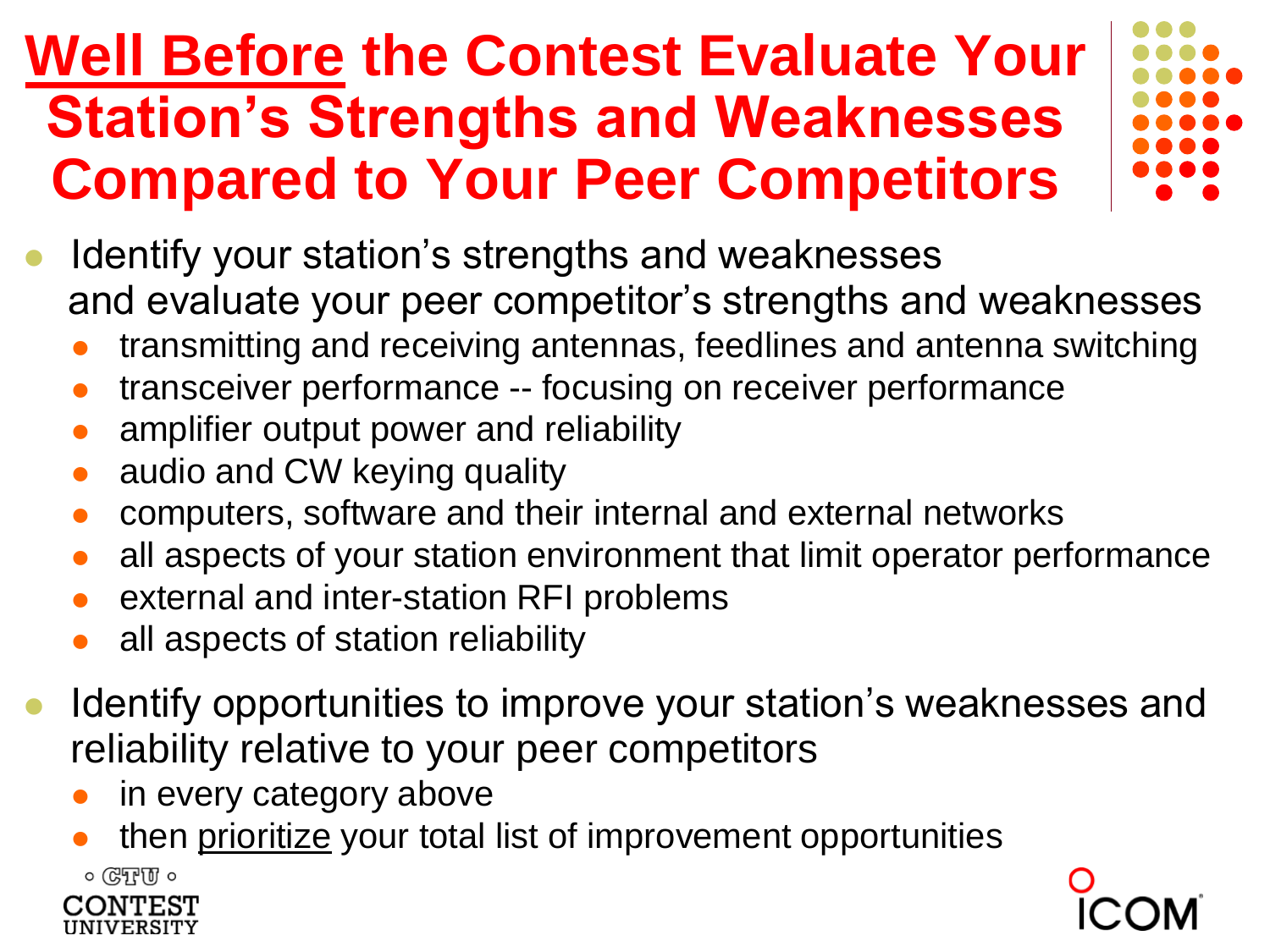#### **During and After Every Contest Prepare Notes Documenting Your Station's Strengths and Weaknesses Compared to Your Peer Competitors**

- Identify every aspect of your station's performance that was strongly competitive compared to your peer competitors
- Identify every aspect your station's performance that was not competitive compared to your peer competitors
- Identify improvements that your peer competitors can't match
- Identify every opportunity for station improvement that could have improved your score in this contest, in priority order by:
	- estimated score improvement resulting from each improvement
	- ⚫ degree of difficulty in achieving each improvement
	- ⚫ practicality of achieving each improvement
	- ⚫ impediments to achieving each improvement
	- ⚫ expense to achieve each improvement

 $\circ$  ( $\circ$ T<sup>T</sup>)  $\circ$ 

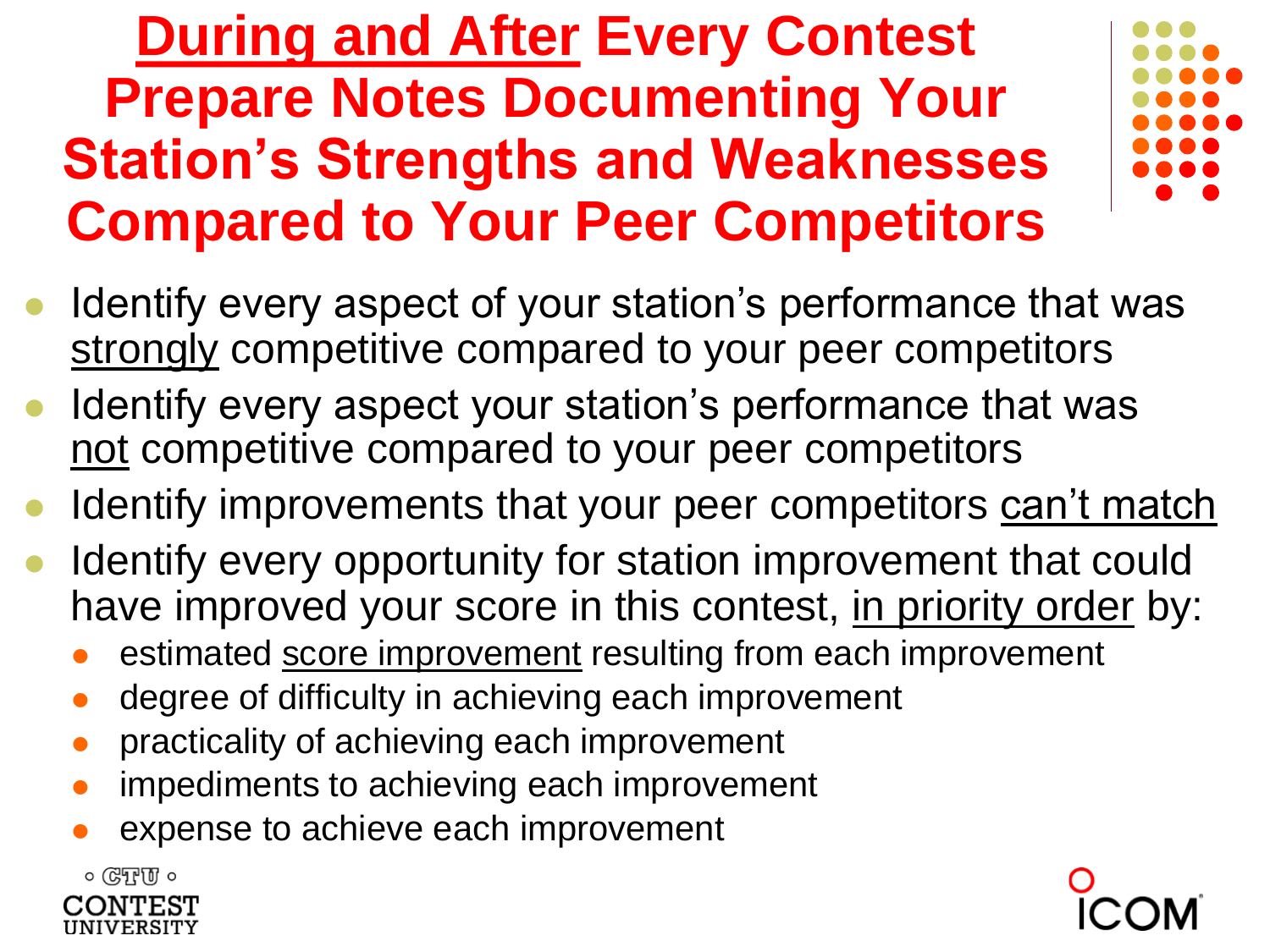#### **Tower Inspections and Maintenance Will Help You Avoid Mid-Winter Failures and Reliability Problems During Your Next Contest**



- ⚫ Measure all guy wire tensions (7 to 15% of breaking strength)
- ⚫ Inspect guy wires, guy hardware and guy anchors for damage
- ⚫ Inspect tower plumb and twist
- ⚫ Inspect the tower base for standing water and
	- ⚫ corrosion, settling and cracks at the tower-to-concrete interface
	- ⚫ regularly remove all debris from tower bases to avoid corrosion
- ⚫ Inspect rotator performance and play
- ⚫ Inspect the tower for wind damage
- ⚫ Pay special attention to damaged, loose, missing or corroded:
	- ⚫ diagonal and horizontal trusses, welds and hardware
	- ⚫ especially adjacent to guy attachments

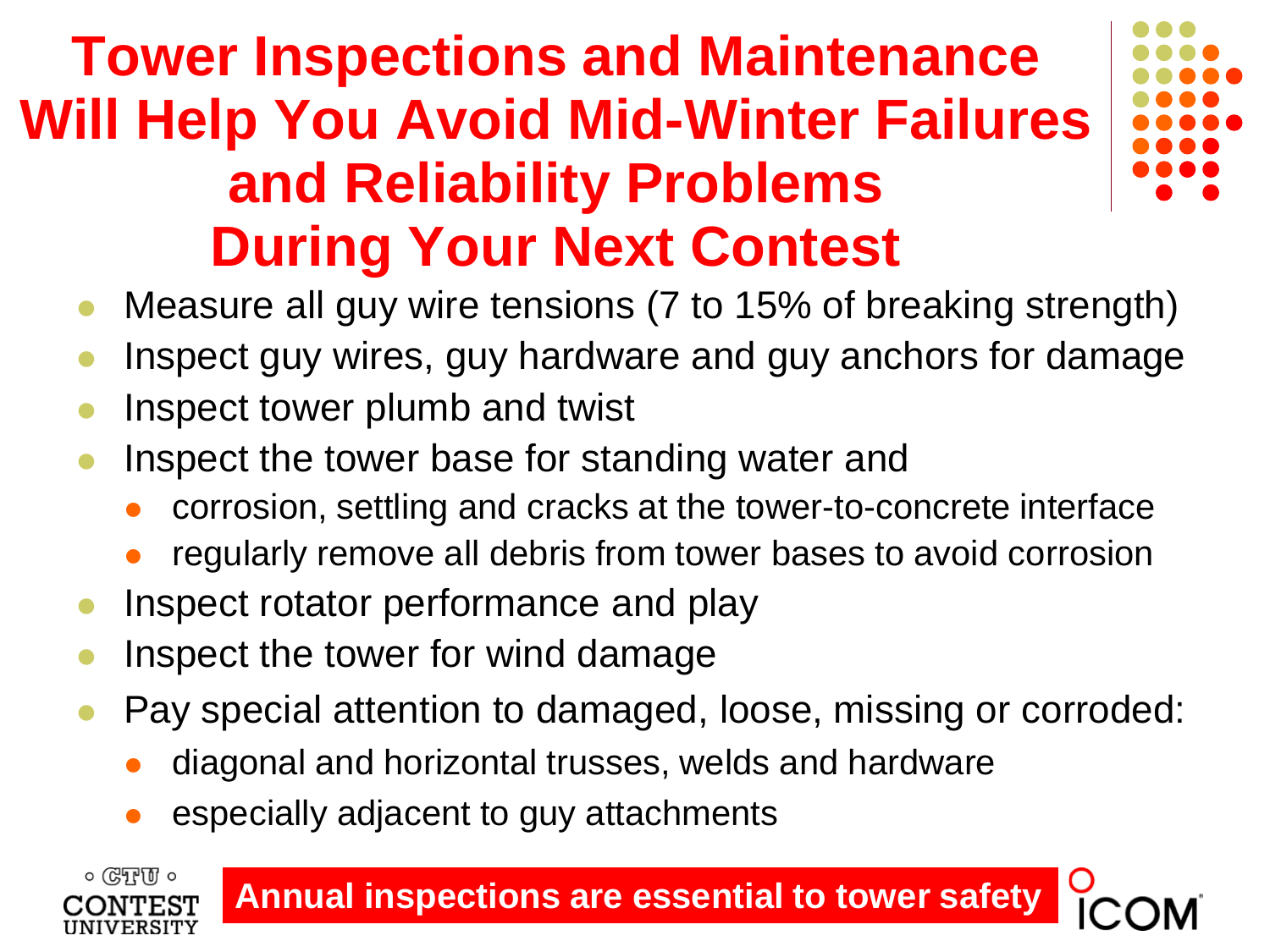#### **Antenna Inspections and Maintenance Will Help You Avoid Mid-Winter Failures and Reliability Problems During Your Next Contest**



∩

- ⚫ Inspect coax cable for cuts, cracks, damage and moisture intrusion
	- ⚫ cuts, chaffing and wear rotator loops
	- water intrusion at electrical and physical attachments to antennas
- ⚫ Compare coax cable losses and TDR displays to prior results
- ⚫ Compare antenna VSWRs to prior measurements
- ⚫ Inspect connector water proofing and PL-259 tightness
- ⚫ Inspect rope wear -- its much easier to replace rope before it fails
- ⚫ Inspect antenna wire for wear and connections to feed lines
- ⚫ Repair or replace unreliable, failing or overloaded rotators
- ⚫ Inspect antennas and coaxial cables for lightning damage
- ⚫ Inspect antennas, feed lines and rotators for wind damage

 $\circ$  (CTU  $\circ$ ONTEST **Annual inspections are essential to tower. antenna, rotator and coax cable reliability and performance**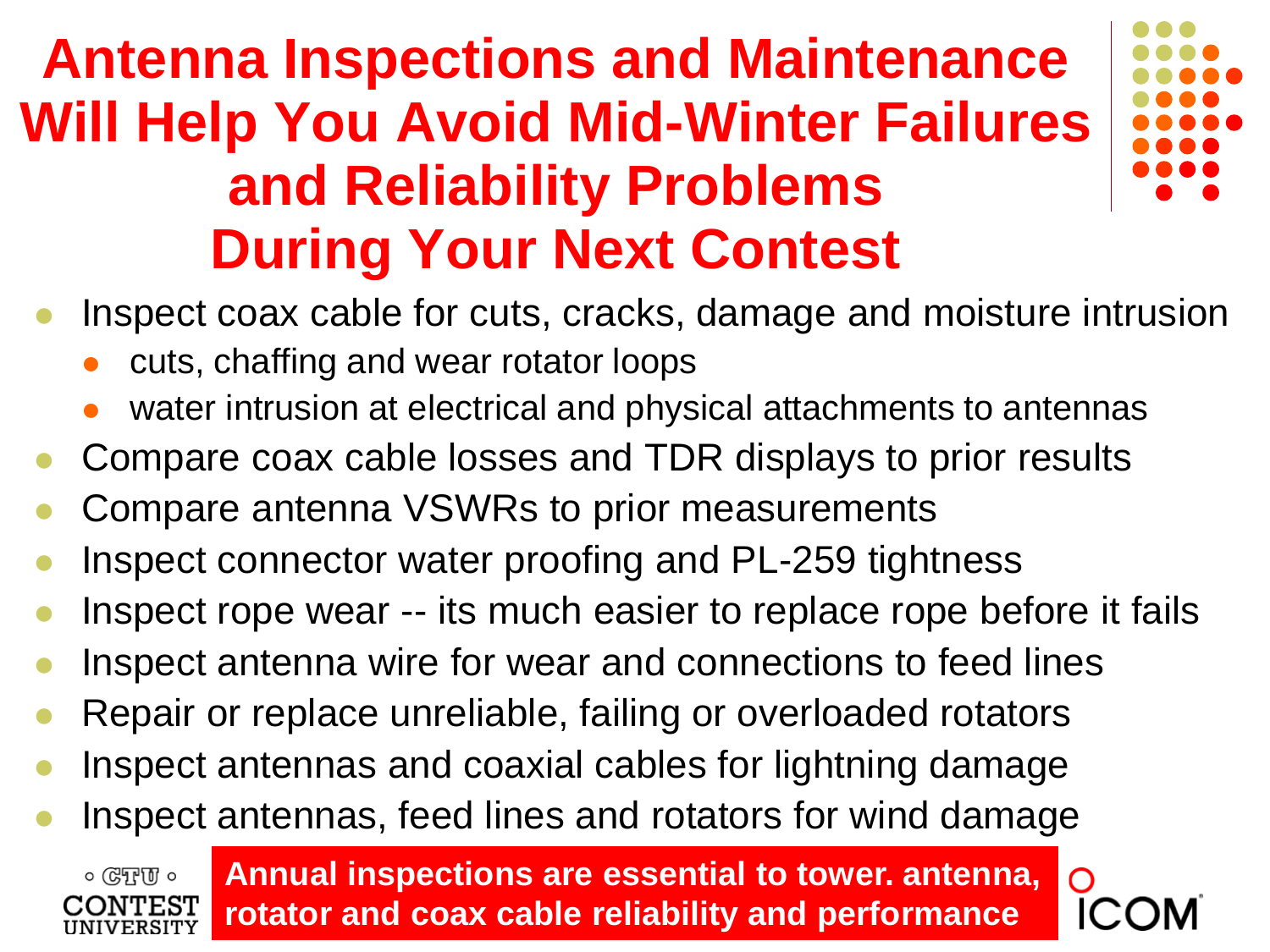#### **Improving the Competitive Performance of Coaxial Cables for Multi-tower Stations**

- ⚫ Coaxial cables longer than 300 feet are often used in multi-tower stations
- ⚫ Andrew Heliax is an ideal choice for lengths up to:
	- ⚫ 10 meters: 600 feet of LDF5-50A or 300 feet of LDF4-50A
	- ⚫ 15 meters: 700 feet of LDF5-50A or 350 feet of LDF4-50A
	- ⚫ 20 meters: 900 feet of LDF5-50A or 450 feet of LDF4-50A
	- ⚫ 40 meters: 1200 feet of LDF5-50A or 600 feet of LDF4-50A
- Be cautious of the windload and weight (including ice load) of large Heliax cables mounted on light duty towers
- ⚫ Failure to adequately protect connectors from water intrusion is a very common cause of coaxial cable deterioration



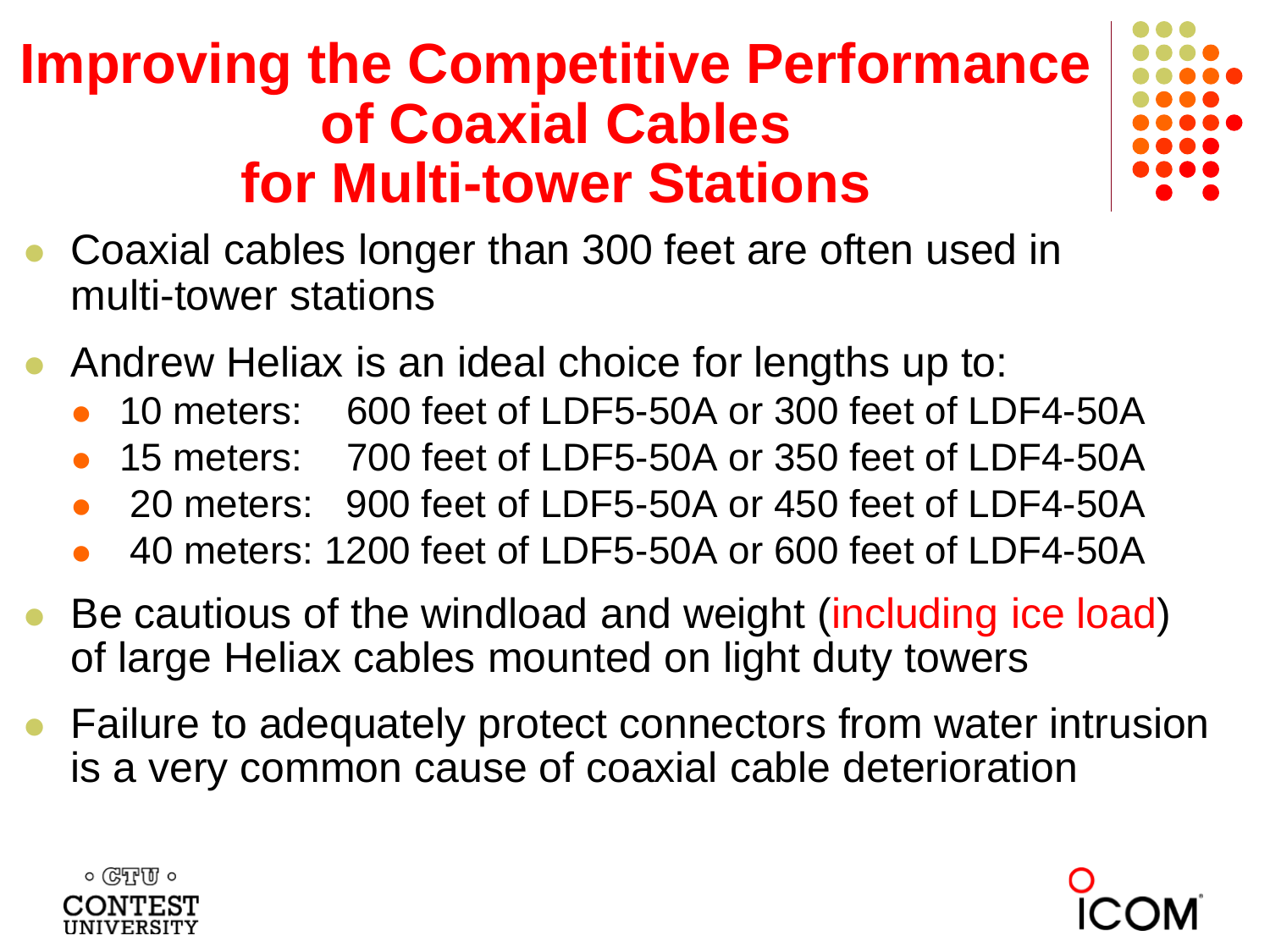## **Improving the Reliability of Coaxial Cable Connectors**



- N and UHF connectors are the most common choices
- ⚫ No significant loss in either N and UHF connectors at HF
- ⚫ No significant difference in the VSWR of N and UHF connectors at HF
- ⚫ High quality silver plated UHF connectors provide much more center pin mating force than N connectors
	- ⚫ eliminates cross-station interference and connector failures from potentially unreliable N connector center pin mating force
	- ⚫ avoid saving a few dollars on cheap unbranded hamfest connectors
- Avoid use of adapters, but if necessary be sure they are name-brand silver plated adapters, not nickel plated
- Use a wrench to gently tighten UHF connectors  $1/4$  turn
- ⚫ Inspect SO-239 connectors for center pin mating pressure

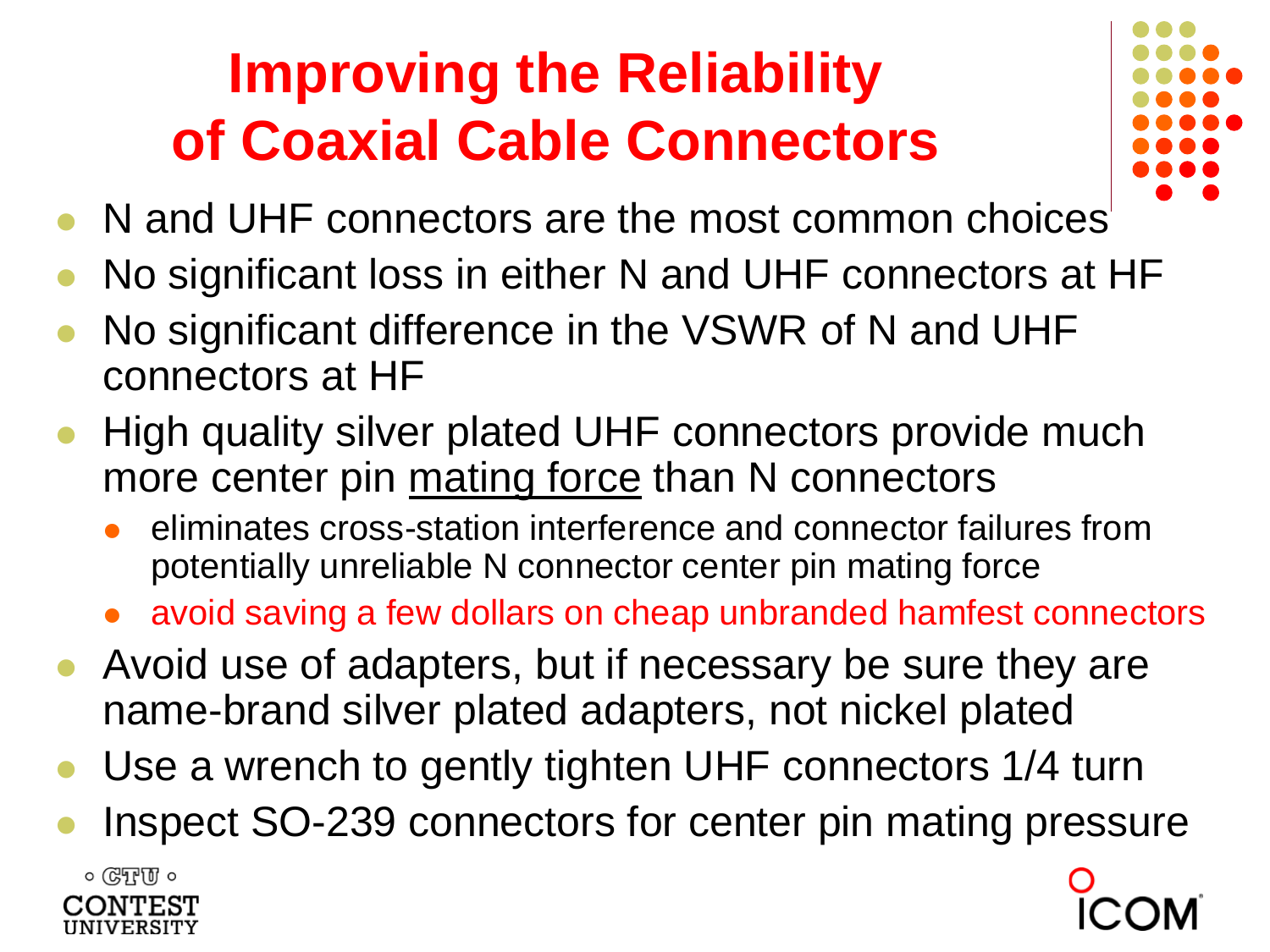

newark.com/amphenol-rf/83-1sp/rf-coaxial-uhf-plug-straight-50ohm/dp/59K0534

 $\circ$  ( $CFTU$ )  $\circ$ 

This is not the place to save money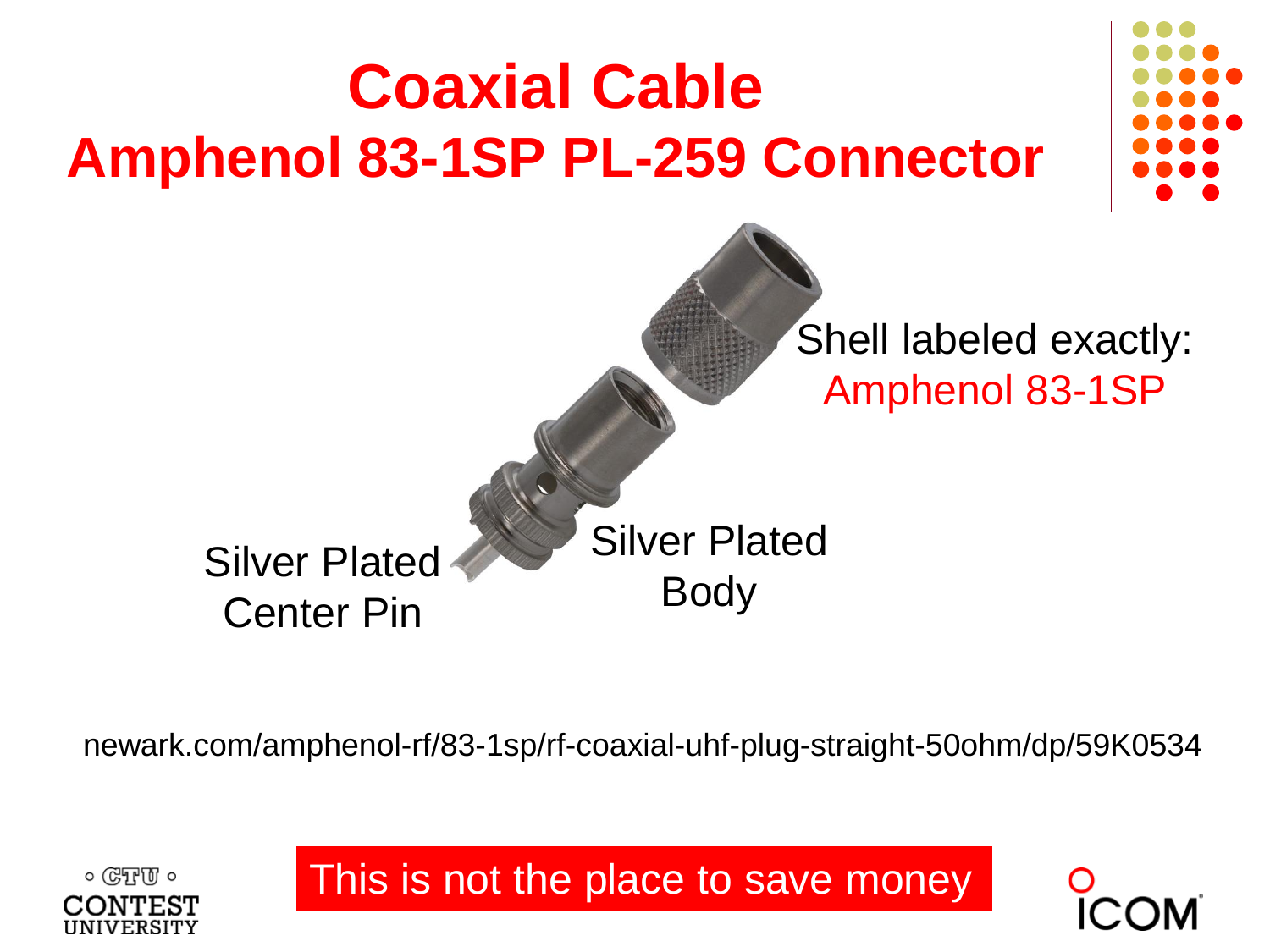# **Coaxial Cable Connector Waterproofing**





Cover the connectors with two 50% overlapped layers of Scotch 130C linerless rubber splicing tape stretched to 50% of its original width, sticky side facing out

> Cover the Scotch 130C with two 50% overlapped layers of Scotch 33+ vinyl electrical tape

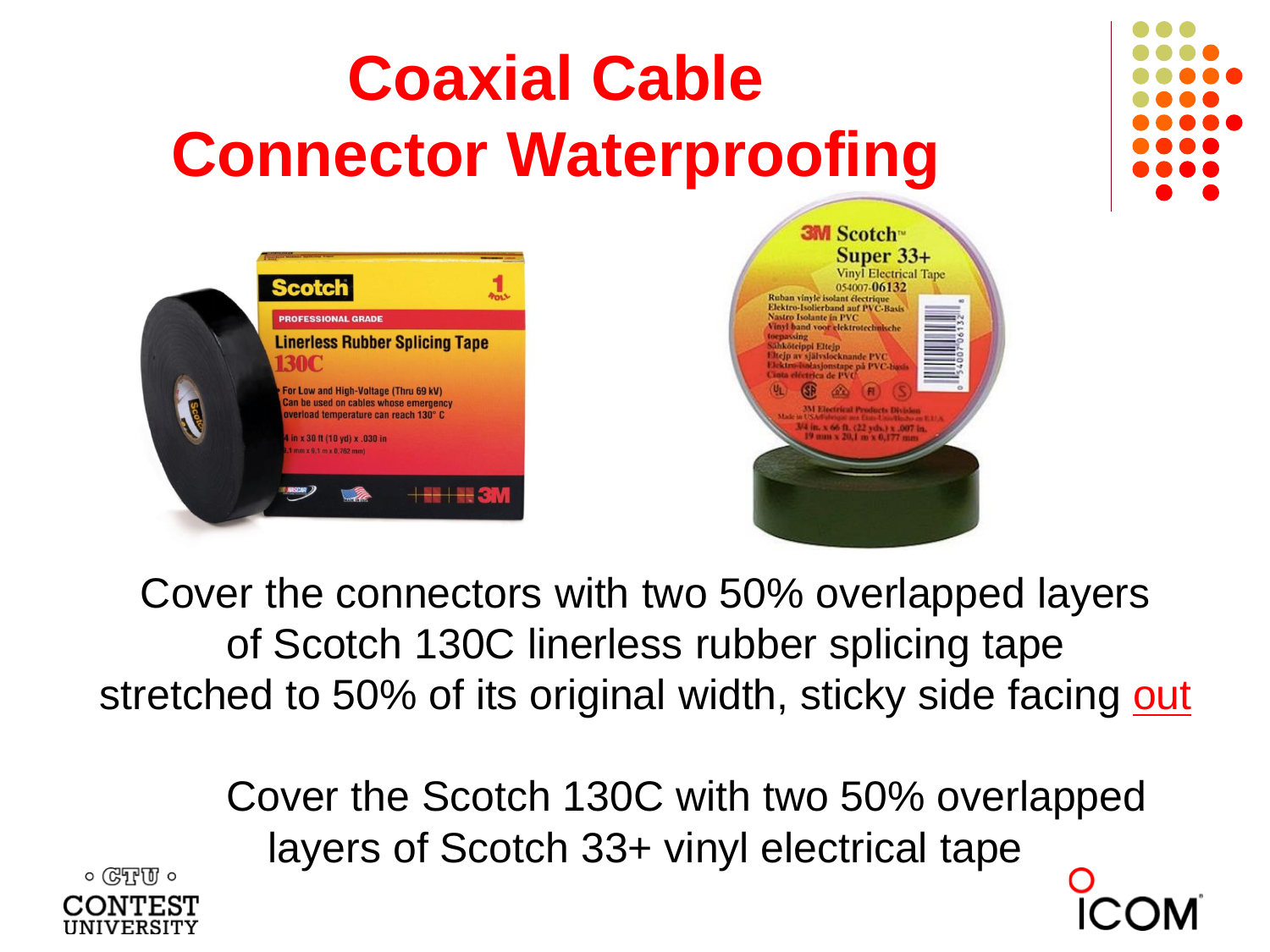## **Indoor Station Performance and Reliability Improvements**

- 
- ⚫ Transceiver performance (sensitivity, dynamic range, filters)
- ⚫ Amplifier output power and reliability
- **Wattmeters**
- ⚫ Physical environment that degrades operator performance
	- ⚫ noise, chair, ventilation, desk height, equipment placement, line of sight
- ⚫ Keyers and paddles
- **Microphones**
- ⚫ Computer keyboards
- ⚫ Computer monitors
- **Computers**
- ⚫ Antenna switching
- DX spotting network displays and alarms
- ⚫ Propagation map displays from the Reverse Beacon Network
- ⚫ Connectors: PL-259s gently tightened, SO-239 mating force



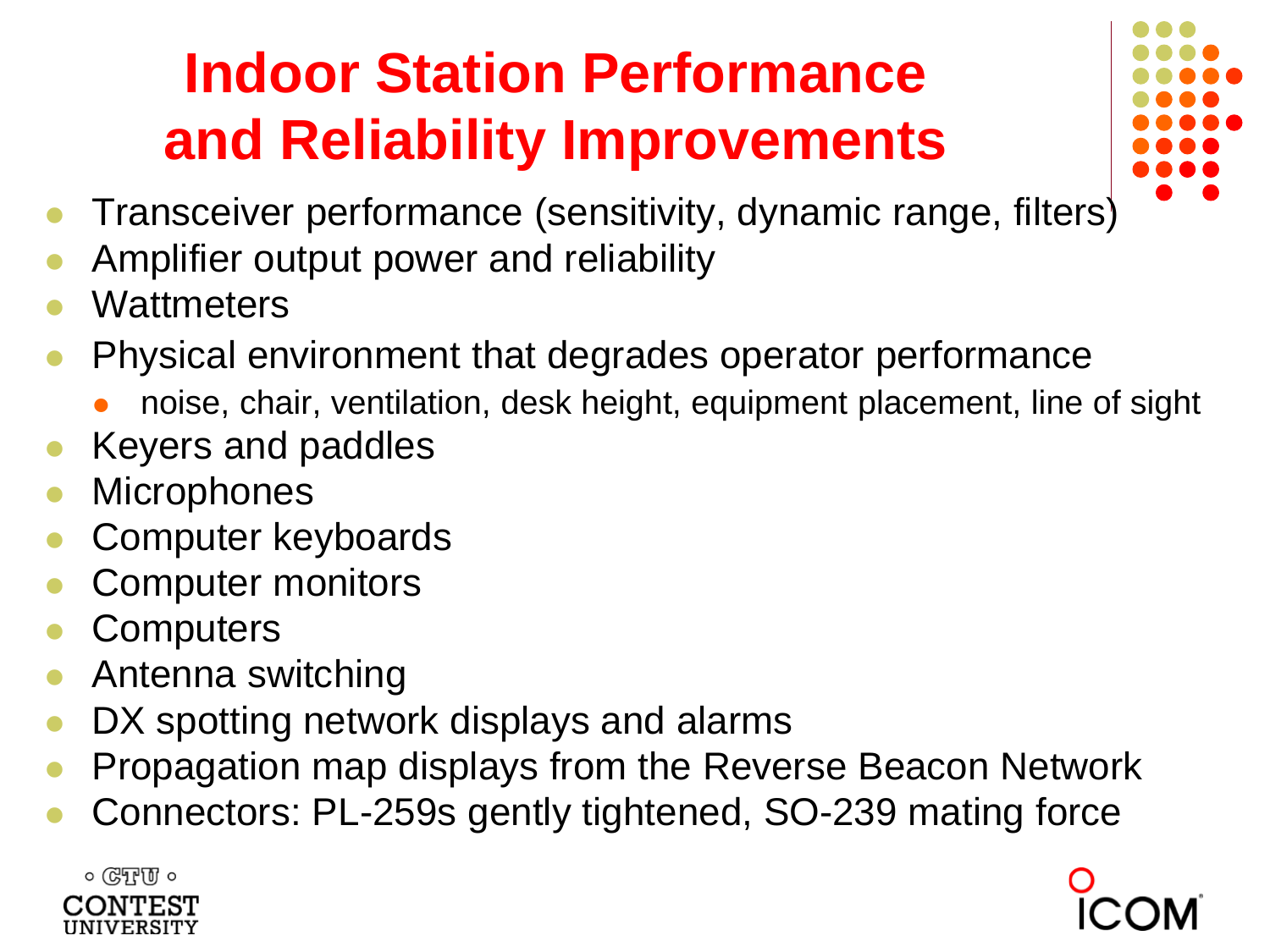# **Execute Your Proof of Station Performance Checklist Before Every Competitive Contest**



- ⚫ Proves that everything in your station is in working properly
	- ⚫ improve and update your checklist regularly
	- ⚫ record all performance measurements
- Never enter a competition with unproven station equipment
- ⚫ Prove that all indoor and outdoor equipment is working far enough in advance so you can make necessary repairs before the contest

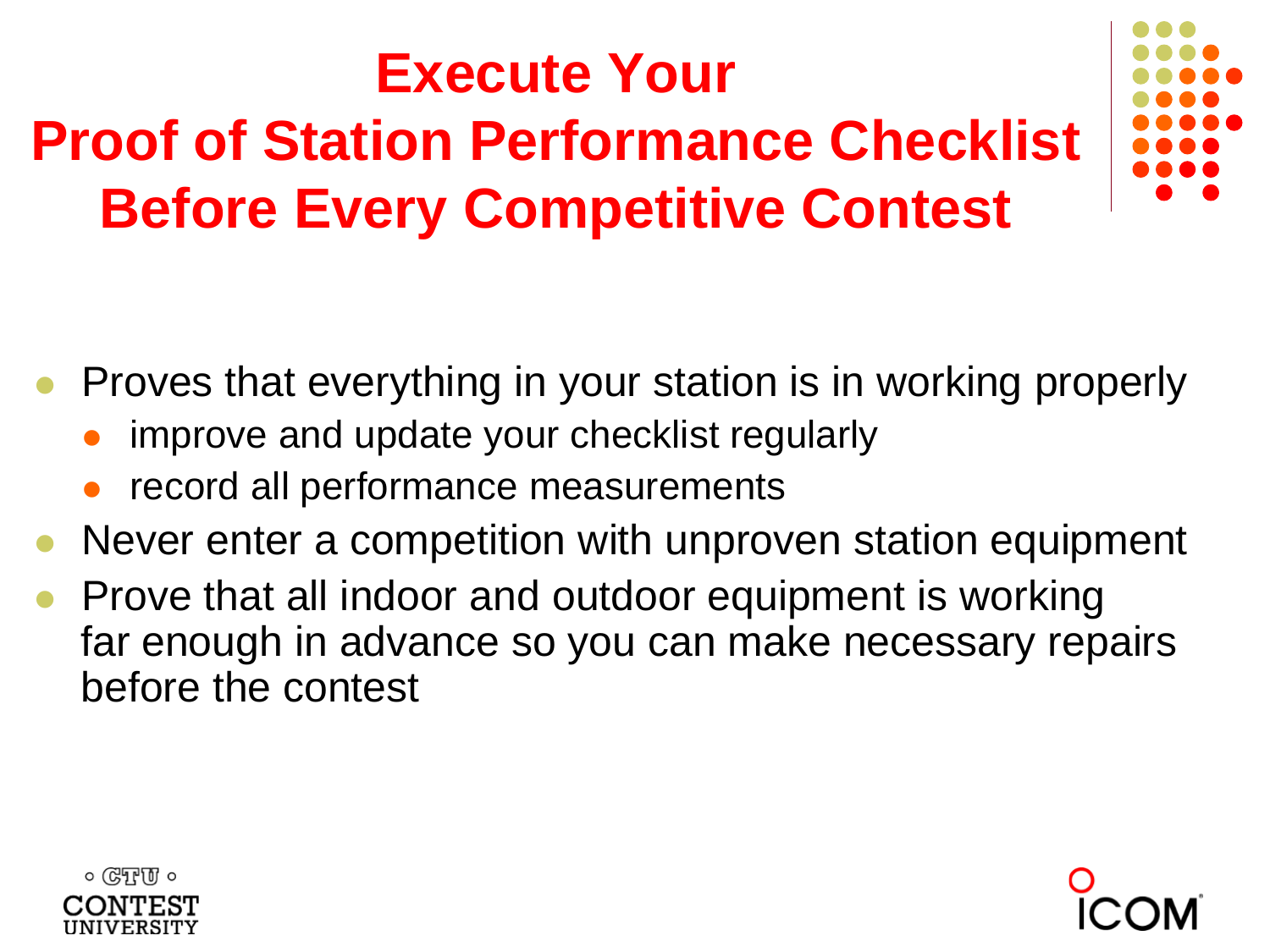## **Single Operator (non SO2R) Station Improvement Ideas**

- ⚫ Antenna improvements are almost always more effective and less expensive than any other station improvement and they improve both transmitting and receiving performance
- ⚫ Receiving antennas make a big improvement on 160 and 80 meters
- ⚫ Identify and mitigate internal and external RFI sources well before the contest
- ⚫ Many modern transceivers have much improved receiver dynamic range and filter selectivity
	- ⚫ know how to adjust your receiver for optimum dynamic range
	- verify your receiver's sensitivity every time you sit in front of it
- ⚫ A wattmeter allows you to monitor transmitter and antenna performance during the contest



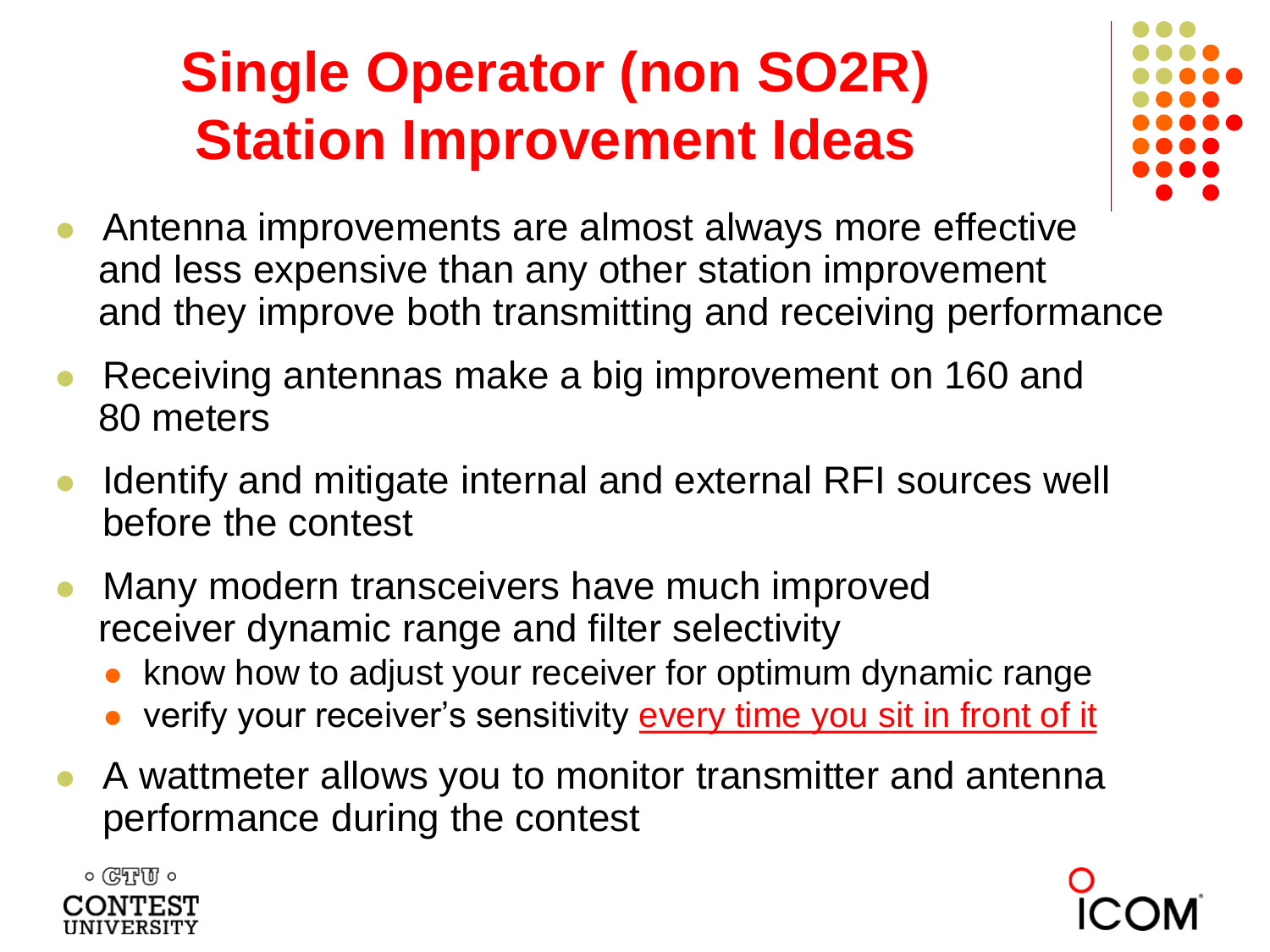## **Single Tower Antenna Improvement Ideas**



- ⚫ 50-60 foot tower and a small rotator (e.g., HyGain Ham-IV)
	- ⚫ small tribander, Hex-beam or quad
	- ⚫ 40 and 80 meter dipoles and a 160 meter inverted-L
- ⚫ 70-80 foot tower and a medium rotator (e.g. HyGain T2X)
	- ⚫ Cushcraft XM-240 two element 40 meter Yagi
	- large tribander such as the SteppIR 4 element Yagi
	- ⚫ 80 meter dipole and a 160 meter inverted-L
- ⚫ 100-140 foot tower and a large rotator (e.g., M2 Orion)
	- ⚫ Cushcraft XM-240 two element 40 meter Yagi
	- ⚫ monoband Yagis such as the HyGain LJ series on ring rotators
	- ⚫ 80 meter dipole and a 160 meter inverted-L